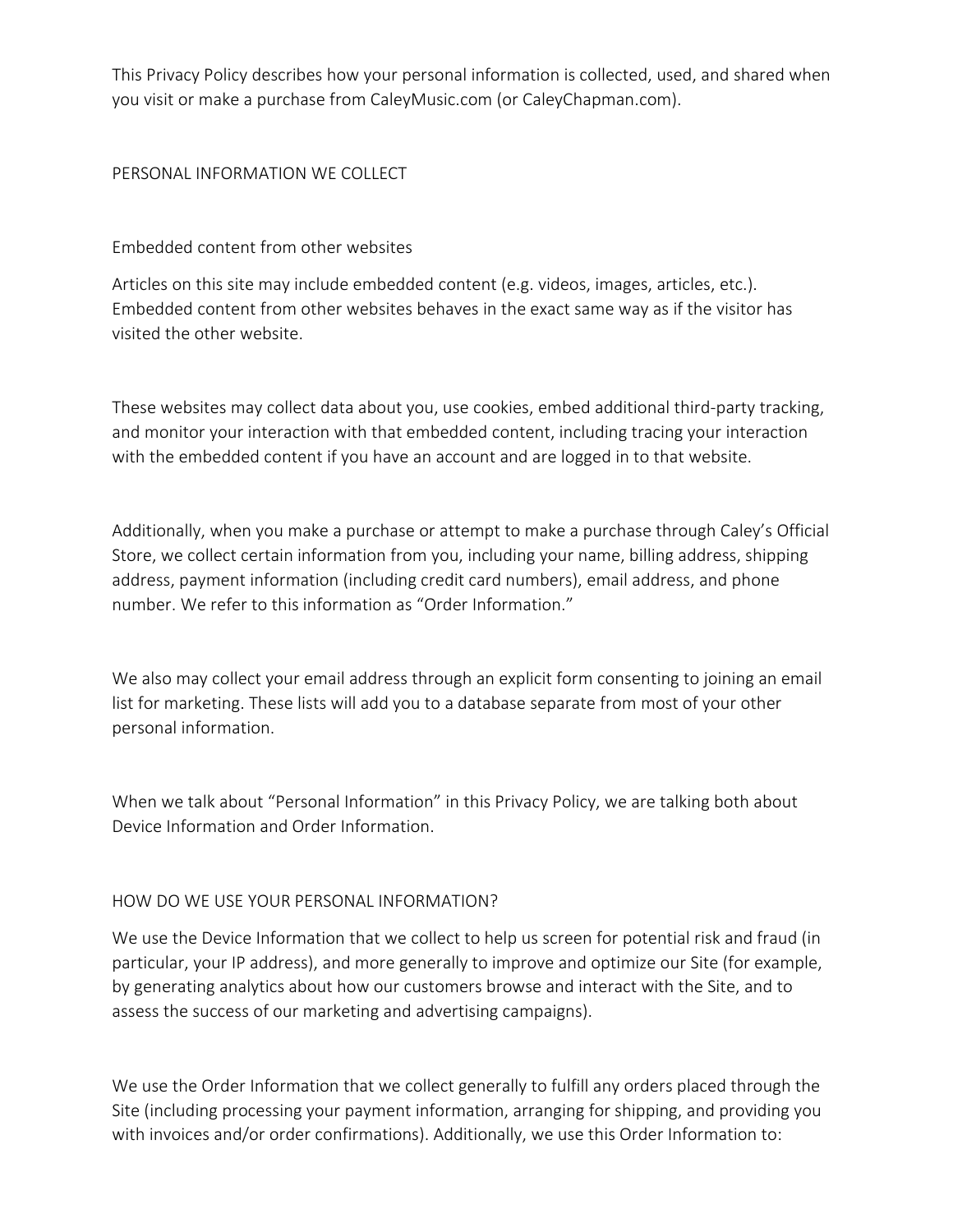Communicate with you;

Screen our orders for potential risk or fraud; and

When in line with the preferences you have shared with us, provide you with information or advertising relating to our products or services.

We also use your information to deliver personalized information to you about products that you have viewed or expressed interest in through retargeting techniques.

## SHARING YOUR PERSONAL INFORMATION

We share your Personal Information with third parties to help us use your Personal Information, as described above. For example, we use Wix and Square to power our online store. You can read more about how Square uses your Personal Information here: https://squareup.com/help/us/en/article/3834-viewing-customer-information

You can read more about how Wix uses your Personal Information here: https://www.wix.com/about/privacy

We also use Google Analytics to help us understand how our customers use the Site–you can read more about how Google uses your Personal Information here: https://www.google.com/intl/en/policies/privacy/.

You can also opt-out of Google Analytics here: https://tools.google.com/dlpage/gaoptout.

Finally, we may also share your Personal Information to comply with applicable laws and regulations, to respond to a subpoena, search warrant or other lawful request for information we receive, or to otherwise protect our rights.

As described above, we may use your Personal Information to provide you with targeted advertisements or marketing communications we believe may be of interest to you. For more information about how targeted advertising works, you can visit the Network Advertising Initiative's ("NAI") educational page at http://www.networkadvertising.org/understandingonline-advertising/how-does-it-work.

You can opt out of targeted advertising by:

FACEBOOK – https://www.facebook.com/settings/?tab=ads